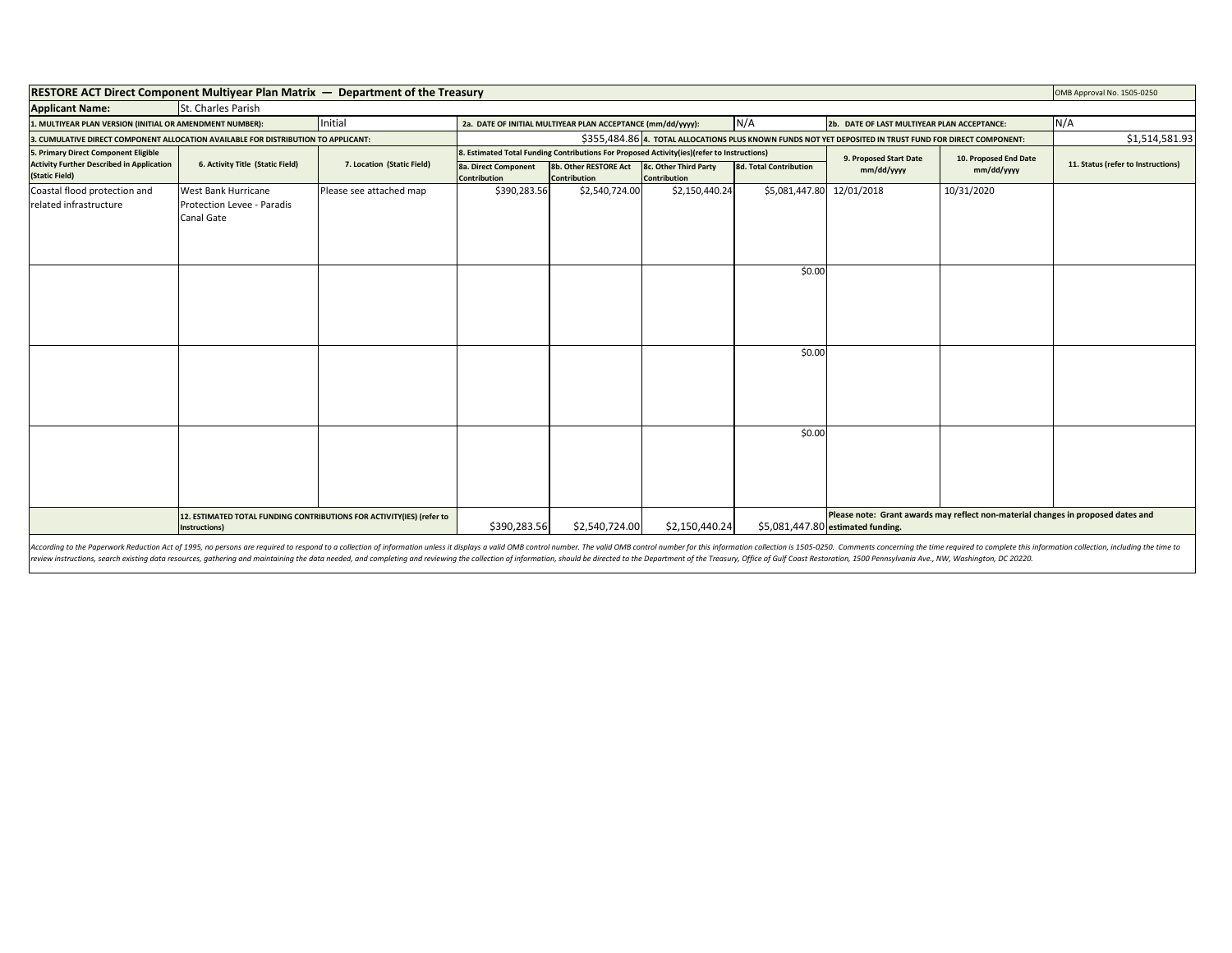## **RESTORE ACT Direct Component Multiyear Plan Narrative**

## **Department of the Treasury**

OMB Approval No. 1505-0250

**Directions: Use this form for the Initial Multiyear Plan and any subsequent amendments to an accepted Multiyear Plan. For amendments, include only new and/or materially modified activities.**

| Multiyear Plan Version (Initial or Amendment Number): | Initial |
|-------------------------------------------------------|---------|
| Date of Initial Multiyear Plan Acceptance:            | N/A     |
| Date of Last Multiyear Plan Revision Acceptance:      | N/A     |

| Eligible Applicant Name:                                                                                                   | St. Charles Parish         |  |  |  |  |
|----------------------------------------------------------------------------------------------------------------------------|----------------------------|--|--|--|--|
| Name and Contact Information of the Person to be contacted (POC) on matters concerning this Multiyear Implementation Plan: |                            |  |  |  |  |
| POC Name:                                                                                                                  | Carla Chiasson             |  |  |  |  |
| POC Title:                                                                                                                 | <b>Grants Officer</b>      |  |  |  |  |
| POC Email:                                                                                                                 | cchiasson@stcharlesgov.net |  |  |  |  |
| POC Phone:                                                                                                                 | (985) 783-5165             |  |  |  |  |

## NARRATIVE DESCRIPTION:

1. A description of each activity, including the need, purpose, objective(s), milestones and location. Include map showing the location of each activity.

The west bank of St. Charles Parish (west side of the Mississippi River) is outside of the U. S. Army Corps of Engineers' Hurricane Storm Damage Risk Reduction System (HSDRRS) and unprotected from storm surges associated with both hurricanes and high tide conditions. This portion of the Parish is subject to heavy rainfall, tidal surges from the Gulf of Mexico, and hurricane flooding, often resulting in damages to the industrial, commercial, residential, agricultural, and environmental facilities located in this area. Existing levee projects adjacent to this area have the potential to act as a funnel, thereby increasing the storm surge elevations in the project area.

St. Charles Parish recognizes the importance of flood protection and as a result has taken action by investing in the design and construction of the West Bank Hurricane Protection Levee (WBHPL). The WBHPL is a four phased, 33-mile earthen levee alignment that begins with the Sunset Levee on the western flank in Des Allemands and extends to the Davis Pond Freshwater Diversion West Guide Levee to the east in Luling. The WBHPL includes various flood control structures, such as pump stations, canal gates and tidal interchange structures in each of its phases that are necessary to address both the interior drainage and the resulting encapsulated wetlands ecosystem. Permits have been secured and the Parish is currently constructing projects for the initial lift to provide protection up to +7.5' elevation. A second lift will bring the elevation of the WBHPL to +12.5'. The WBHPL is part of the larger, regional flood protection project, the Upper Barataria Risk Reduction System, which is included in the Coastal Protection and Restoration Authority's 2017 Coastal Master Plan Update.

Using the allocated RESTORE Act Direct Component funding, St. Charles Parish is proposing to construct a coastal flood protection project, the Paradis Canal Gate, which is a WBHPL control structure. As part of the overall levee system, it is necessary to install the proposed Paradis Canal Gate to prevent backwater flooding through the Paradis Canal, located on the border of Paradis and Boutte. This will provide protection to properties on the west bank of St. Charles Parish, thus reducing future economic losses. As of October 2017, the St. Charles Parish RESTORE Act Direct Component allocation available for distribution is \$355,484.86; however, the parish intends to use future Direct Component funding that will

According to the Paperwork Reduction Act of 1995, no persons are required to respond to a collection of information unless it displays a valid OMB control number. The valid OMB control number for this information collection is 1505-0250. Comments concerning the time required to complete this Information collection, including the time to review instructions, search existing data resources, gathering and maintaining the data needed, and completing and reviewing the collection of information, should be directed to the Department of the Treasury, Office of Gulf Coast Restoration, 1500 Pennsylvania Ave., NW, Washington, DC 20220.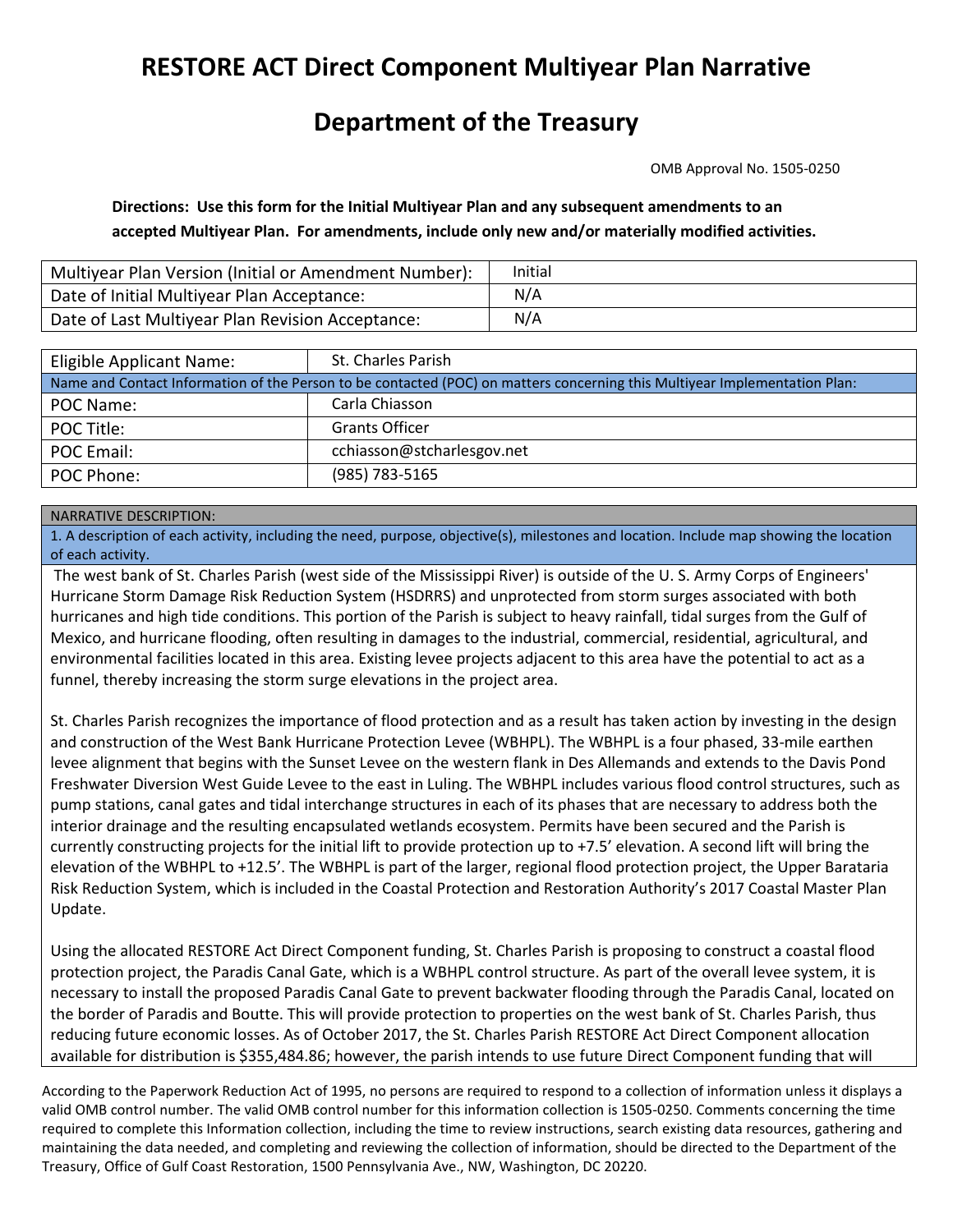become available from BP Penalty Deposits. The estimated gross allocations through 2018 is \$390,283.56; through 2020 is \$563,252.54.

The proposed project will involve the construction of the following elements:

- 1. a flood control structure (t-wall to elev. +14.5', vertical gate opening, and sluice gates)
- 2. tie-ins to the existing levees (Sunset phase levee on the west side of the Paradis Canal and Magnolia Ridge phase levee on the east side)
- 3. an extension of the access roadway from the Magnolia Ridge Pump Station
- 4. 4" unreinforced concrete and sheet pile for erosion control and stability

The project is designed to work synergistically with the Magnolia Ridge Pump Station. As approved by the Department of Natural Resources (DNR) and the U.S. Army Corps of Engineers (USACE), the Magnolia Ridge Pump Station project will include the construction of a drainage ditch from the Paradis Canal that will lead to a weir structure immediately adjacent to the pump station's detention basin. The weir structure will be a low-level earthen dam, which is designed to prevent storm water flow out of the Paradis swamp at an elevation of +2 in order to maintain vegetation in the swamp. During events that require the gate to be closed, water draining from the north side of the gate will be routed through the drainage ditch and pumped by the Magnolia Ridge Pump Station. Combined flows from the Magnolia Ridge watershed area, overflows from the Paradis Swamp, and Paradis Canal will be pumped into the marshland south of the pumping station.

The purpose of the project is to provide flood protection for the residents, businesses, and industries of the west bank of St. Charles Parish. This flood protection serves to protect the sustainability of the coastal landscape, communities, and economic future of the area. It will also improve the Parish's resiliency during storm recovery. The objective is to construct the Paradis Canal Gate to prevent backwater flooding through the Paradis Canal Gate opening in the WBHPL.

High Level Milestones include the following:

Advertisement for Bids Award construction contract Issue Notice to Proceed Issue Substantial Completion

A project map of the WBHPL that depicts the Paradis Canal Gate location is included as an attachment.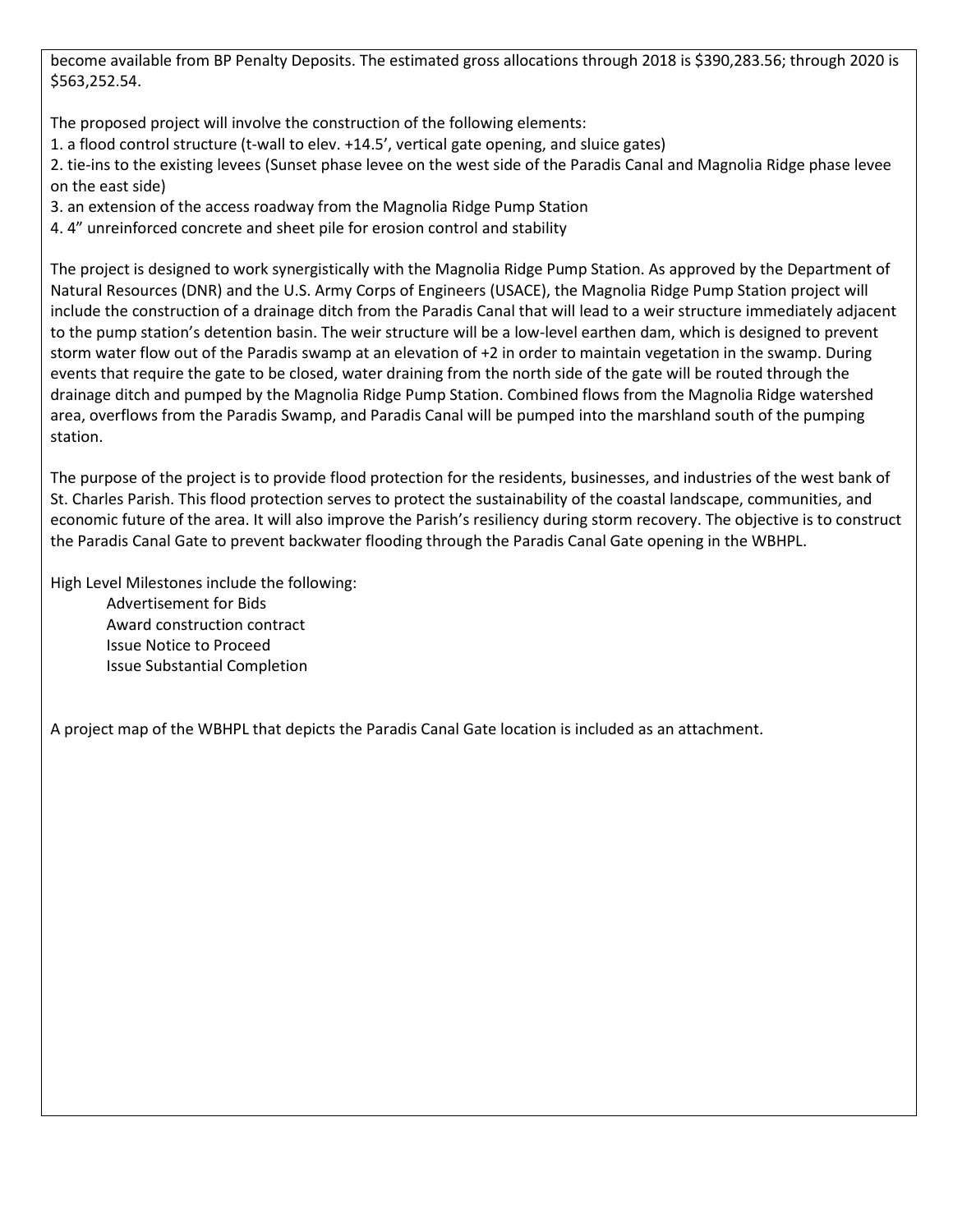2. How the applicant made the multiyear plan available for 45 days for public review and comment, in a manner calculated to obtain broad-based participation from individuals, businesses, Indian tribes, and non-profit organizations, such as through public meetings, presentations in languages other than English, and postings on the Internet. The applicant will need to submit documentation (e.g., a copy of public notices) to demonstrate that it made its multiyear plan available to the public for at least 45 days. In addition, describe how each activity in the multiyear plan was approved after consideration of all meaningful input from the public and submit documentation (e.g., a letter from the applicant's leadership approving submission of the multiyear plan to Treasury or a resolution approving the applicant's multiyear plan).

A public notice was published on the dates below in the Parish's Official Journal, the St. Charles Herald Guide, informing the public of the availability to review and comment on the St. Charles Parish RESTORE Act Direct Component Multiyear Plan. The advertisement notified the public that the Multiyear Plan was available for review in the St. Charles Parish Grants Office and on the Parish website [\(www.stcharlesparish-la.gov\)](http://www.stcharlesparish-la.gov/). The Multiyear Plan was available for public review and comment for 45 days beginning the day following the initial date of publication. The notice included the name and address of the individual in which to submit comments; the deadline for written comment was November 27, 2017. St. Charles Parish also used social media outlets throughout the public comment period to inform the public that they were encouraged to review and comment on the Multiyear Plan. Utilizing these various forms of publication helped St. Charles Parish to obtain broad-based participation from individuals, businesses, Indian Tribes, and non-profit organizations.

No questions or comments were received. The final plan was approved for submission to the U.S. Department of the Treasury by the St. Charles Parish Council via Resolution No. 6320 on December 11, 2017.

Key Dates:

Dates of Public Notice: 10/12/2017 10/19/2017

Public Comment Period: 10/12/2017 - 11/27/2017

Resolution Adopted: December 11, 2017

3. How each activity included in the applicant's multiyear plan matrix meets all the requirements under the RESTORE Act, including a description of how each activity is eligible for funding based on the geographic location of each activity and how each activity qualifies for at least one of the eligible activities under the RESTORE Act.

 The Paradis Canal Gate proposed in this Multiyear plan is located on the west bank of St. Charles Parish. St. Charles Parish is one of the 20 parishes in Louisiana that are eligible for the Direct Component funds available through the RESTORE Act as defined in 31 CFR Part 34(I) of the Final Rule.

The Paradis Canal Gate is a coastal flood protection project because it will prevent backwater flooding through the Paradis Canal providing flood protection to the west bank of St. Charles Parish. Coastal flood protection projects qualify as an eligible activity under the RESTORE Act as defined in 31 CFR Part 34.201(g) of the Final Rule.

This project is included in the Coastal Protection and Restoration Authority's 2017 Coastal Master Plan Update.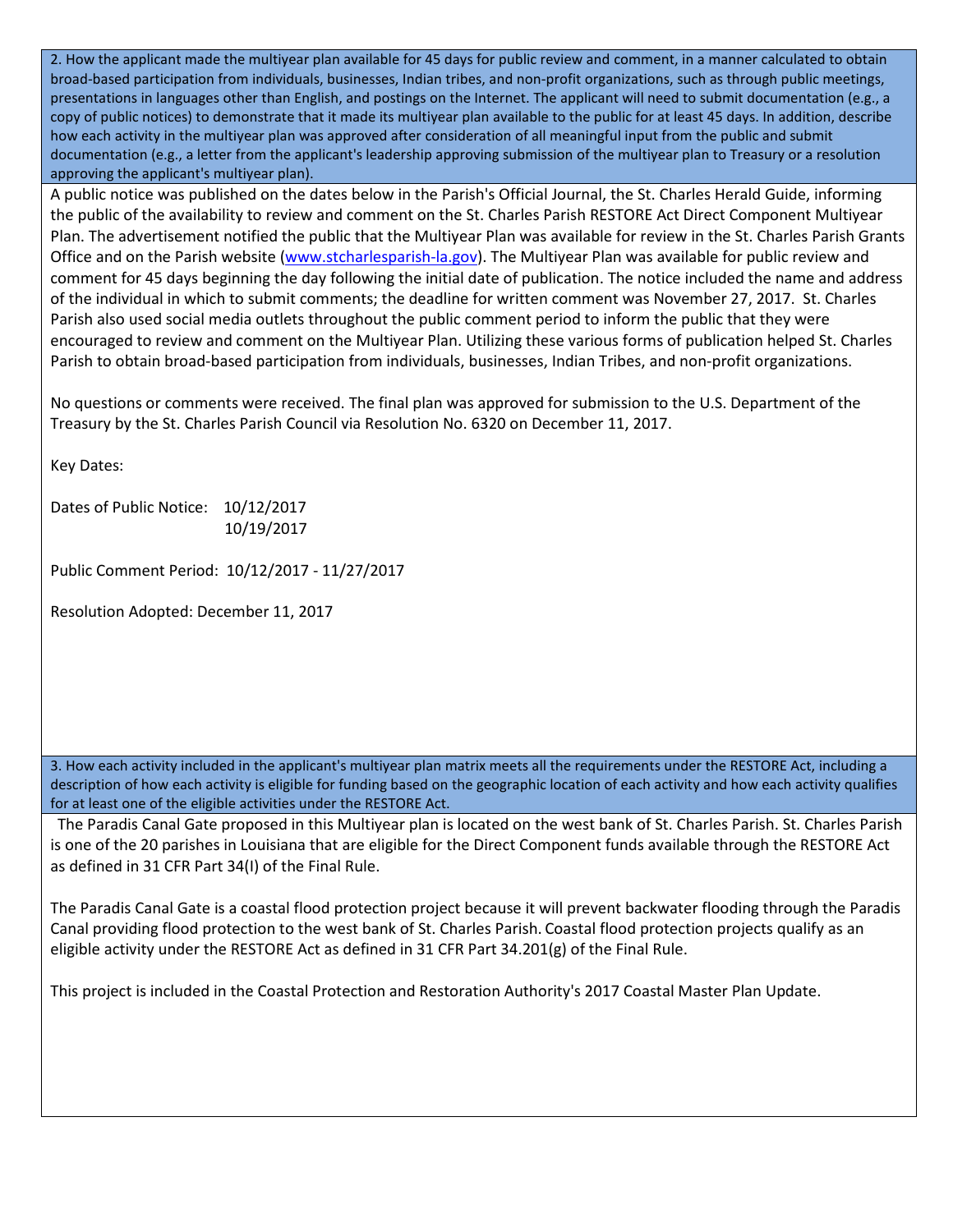4. Criteria the applicant will use to evaluate the success of the activities included in the multiyear plan matrix in helping to restore and protect the Gulf Coast Region impacted by the Deepwater Horizon oil spill.

The success of this project will be the prevention of backwater flooding through the Paradis Canal Gate opening as part of the West Bank Hurricane Protection Levee system.

5. How the activities included in the multiyear plan matrix were prioritized and list the criteria used to establish the priorities.

Providing complete levee protection throughout the Parish is a goal of the Parish Administration and the West Bank Hurricane Protection Levee (WBHPL) is a priority project. Many resources have been invested in the design and construction of the WBHPL. The Paradis Canal Gate was prioritized as it is a crucial and necessary piece of the levee system as a whole that meets requirements of the RESTORE Act and the timeline constraints of the approval process.

6. If applicable, describe the amount and current status of funding from other sources (e.g., other RESTORE Act contribution, other third party contribution) and provide a description of the specific portion of the project to be funded by the RESTORE Act Direct Component.

The Paradis Canal Gate project is estimated to be approximately \$5,081,447.80 for construction. The Parish intends to use Direct Component (\$390,283.56) and the CPRA RESTORE Act Parish Matching Funds (\$2,540,724.00) to fund this project. The Parish applied for the \$2,540,724.00 from CPRA for this project through the CPRA-Parish RESTORE Act Matching Opportunities Program on August 25, 2017 and on December 13, 2017, the Parish was notified that the Paradis Canal Gate project was selected for funding. The Parish share of the matching program is \$2,150,440.24. The Parish plans to submit a construction grant application to Treasury for \$5,081,447.80 for the construction of this project with an anticipated project start date of December 1, 2018. The Parish intends to use Direct Component funds available during the grant performance period (estimated to be \$563,252.54 in year 2020) to address any funding shortages for this project and to reduce its local share for this project.